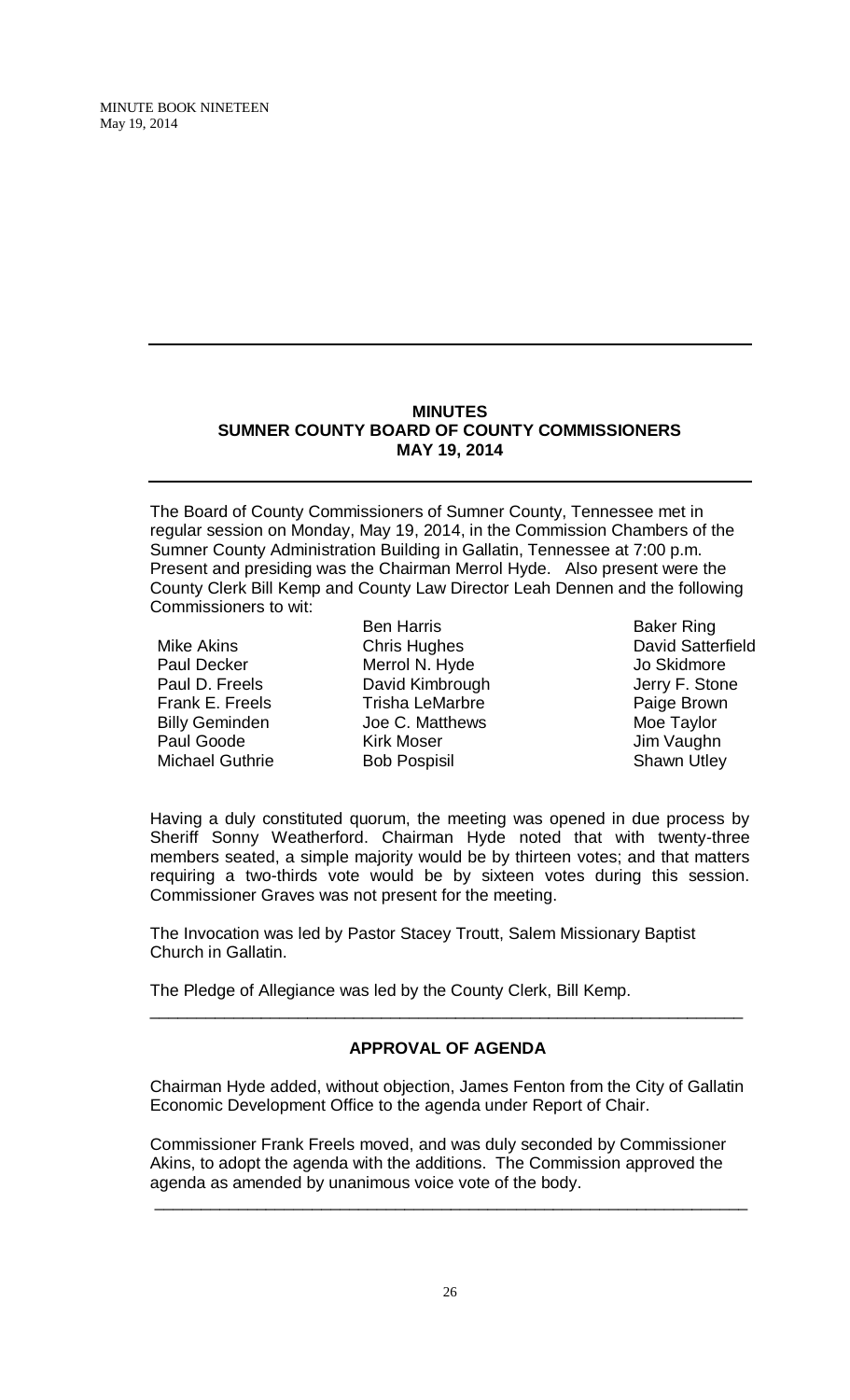### **APPROVAL OF MINUTES**

The minutes for the meeting of this body held on April 21, 2014, and recorded in the office of the Clerk, Bill Kemp, were approved by voice vote after Commissioner Pospisil made the motion, seconded by Commissioner Harris.

# **RECOGNITION OF THE PUBLIC**

Chairman Hyde opened the floor to allow the public to speak concerning any matter on the agenda. With no one wishing to speak, recognition of the public was closed.

# **CONSENT AGENDA**

\_\_\_\_\_\_\_\_\_\_\_\_\_\_\_\_\_\_\_\_\_\_\_\_\_\_\_\_\_\_\_\_\_\_\_\_\_\_\_\_\_\_\_\_\_\_\_\_\_\_\_\_\_\_\_\_\_\_\_\_\_\_\_\_

Commissioner Skidmore moved, seconded by Commissioner Akins, to approve the following items on the Consent Agenda:

# **1405-07 A RESOLUTION DECLARING VARIOUS ITEMS FROM THE COUNTY LAW DIRECTOR'S OFFICE AS SURPLUS PROPERTY AND AUTHORIZING DISPOSAL OR SALE OF SAME PURSUANT TO EXISTING POLICIES AND PROCEDURES**

**BE IT RESOLVED** by the Sumner County Board of County Commissioners meeting in regular session on this the 19<sup>th</sup> day of May, 2014, that this body hereby declares various items from the County Law Director's Office, as surplus as shown on the attachment; and

**BE IT FURTHER RESOLVED** that the disposal or sale of the same is authorized pursuant to existing policies and procedures.

\_\_\_\_\_\_\_\_\_\_\_\_\_\_\_\_\_\_\_\_\_\_\_\_\_\_\_\_\_\_\_\_\_\_\_\_\_\_\_\_\_\_\_\_\_\_\_\_\_\_\_\_\_\_\_\_\_\_\_

# **1405-08 A RESOLUTION APPROVING THE FISCAL YEAR 2013-2014**

**BE IT RESOLVED** by the Sumner County Board of County Commissioners meeting in regular session on this the 19<sup>th</sup> day of May, 2014, that this body hereby approves the 2013-2014 Sumner County Board of Education General Purpose School Fund budget amendments, as shown on the attachment herewith; and

# **1405-09 A RESOLUTION DOCKETING SUMNER COUNTY BOARD OF EDUCATION FEDERAL PROJECT SCHOOL FUND BUDGET AMENDMENTS**

\_\_\_\_\_\_\_\_\_\_\_\_\_\_\_\_\_\_\_\_\_\_\_\_\_\_\_\_\_\_\_\_\_\_\_\_\_\_\_\_\_\_\_\_\_\_\_\_\_\_\_\_\_\_\_\_\_\_\_\_\_\_\_\_

**BE IT RESOLVED** by the Sumner County Board of County Commissioners meeting in regular session on this the 19<sup>th</sup> day of May, 2014, that this body hereby dockets in its records the Sumner County Board of Education Federal Project School Fund Budget Amendments, as shown on the attachment herewith.

\_\_\_\_\_\_\_\_\_\_\_\_\_\_\_\_\_\_\_\_\_\_\_\_\_\_\_\_\_\_\_\_\_\_\_\_\_\_\_\_\_\_\_\_\_\_\_\_\_\_\_\_\_\_\_\_\_\_\_\_\_\_\_\_

### **1405-10 A RESOLUTION APPROPRIATING \$1,578.50 FROM THE SALE OF COMPACT DISCS FOR OFFICE SUPPLIES FOR THE ELECTION COMMISSION**

**BE IT RESOLVED** by the Sumner County Board of County Commissioners meeting in regular session on this the 19<sup>th</sup> day of May, 2014, that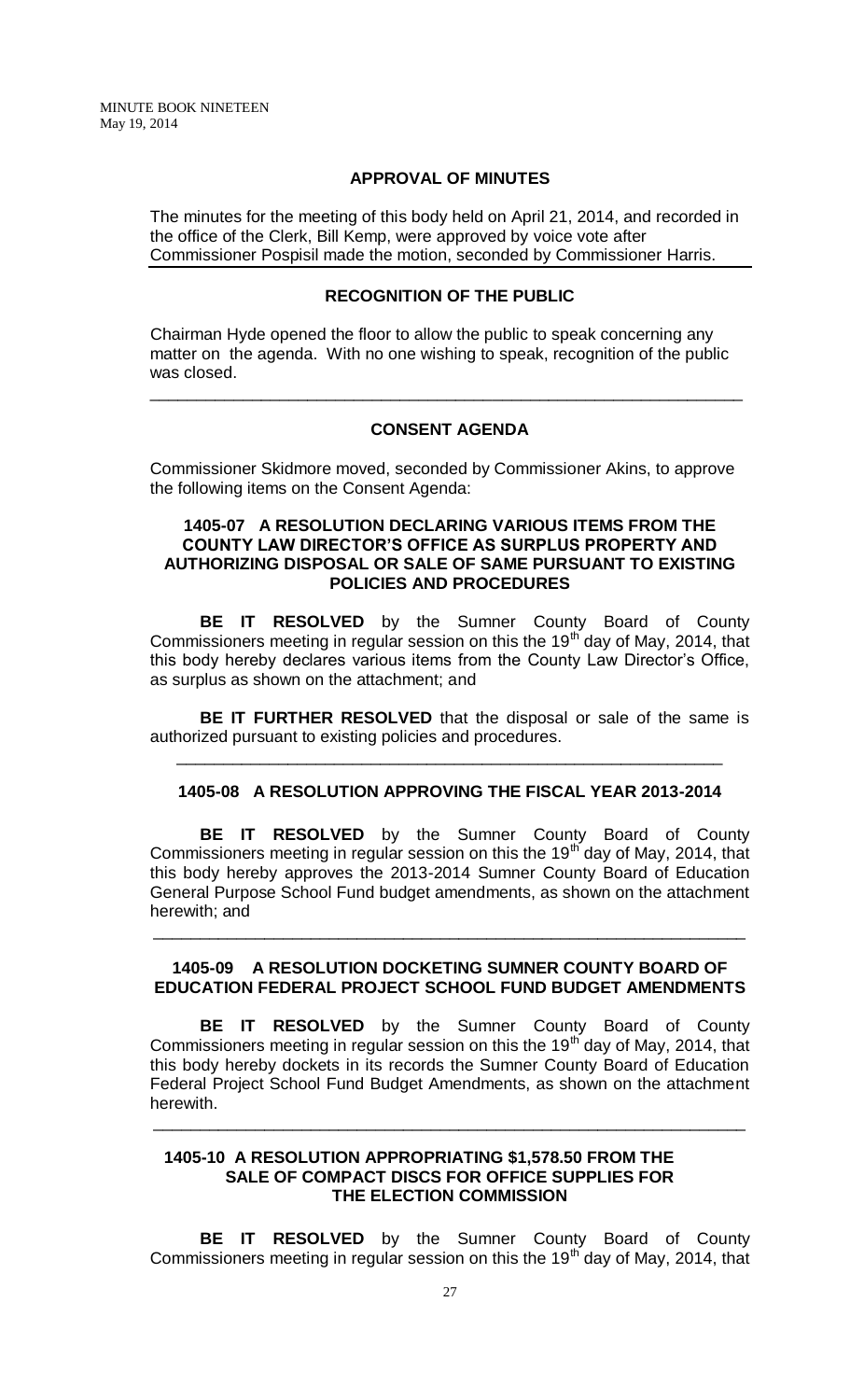this body hereby appropriates \$1,578.50 from the sale of compact discs for office supplies for the Election Commission, as shown on the attachment herewith.

\_\_\_\_\_\_\_\_\_\_\_\_\_\_\_\_\_\_\_\_\_\_\_\_\_\_\_\_\_\_\_\_\_\_\_\_\_\_\_\_\_\_\_\_\_\_\_\_\_\_\_\_\_\_\_\_\_\_\_\_\_\_\_\_

# **1405-11 A RESOLUTION APPROPRIATING \$3,205.00 AS PASS-THROUGH FUNDS FROM CLASS FEES TO YOUTH SERVICE OFFICER SALARIES FOR THE SUMNER COUNTY JUVENILE COURT**

**BE IT RESOLVED** by the Sumner County Board of County Commissioners meeting in regular session on this the 19<sup>th</sup> day of May, 2014, that this body hereby appropriates \$3,205.00 as pass-through funds from class fees to Youth Service Officer salaries for the Sumner County Juvenile Court, as shown on the attachment herewith.

# **1405-12 A RESOLUTION APPROPRIATING \$5,840.23 AS PASS-THROUGH FUNDS FROM INSURANCE RECOVERY FOR THE PORTLAND TOWER REPAIR TO THE SUMNER COUNTY EMERGENCY MANAGEMENT AGENCY**

\_\_\_\_\_\_\_\_\_\_\_\_\_\_\_\_\_\_\_\_\_\_\_\_\_\_\_\_\_\_\_\_\_\_\_\_\_\_\_\_\_\_\_\_\_\_\_\_\_\_\_\_\_\_\_\_\_\_\_\_\_\_\_\_

**BE IT RESOLVED** by the Sumner County Board of County Commissioners meeting in regular session on this the 19<sup>th</sup> day of May, 2014, that this body does hereby appropriate \$5,840.23 as pass-through funds from insurance recovery for the Portland tower repair to the Sumner County Emergency Management Agency, as shown on the attachment herewith.

\_\_\_\_\_\_\_\_\_\_\_\_\_\_\_\_\_\_\_\_\_\_\_\_\_\_\_\_\_\_\_\_\_\_\_\_\_\_\_\_\_\_\_\_\_\_\_\_\_\_\_\_\_\_\_\_\_\_\_\_\_\_\_\_

The Commission approved the resolutions under the Consent Agenda upon unanimous voice vote of the body.

# **REPORT OF THE CHAIR**

\_\_\_\_\_\_\_\_\_\_\_\_\_\_\_\_\_\_\_\_\_\_\_\_\_\_\_\_\_\_\_\_\_\_\_\_\_\_\_\_\_\_\_\_\_\_\_\_\_\_\_\_\_\_\_\_\_\_\_\_\_\_\_\_

James Fenton of the City of Gallatin Economic Development Office reported that the efforts of the County Commission toward economic development were reaping benefits for its citizens. He expressed gratitude for its part in growing jobs in Sumner County. In this past fiscal year, Mr. Fenton stated that close to 2,000 jobs were created.

\_\_\_\_\_\_\_\_\_\_\_\_\_\_\_\_\_\_\_\_\_\_\_\_\_\_\_\_\_\_\_\_\_\_\_\_\_\_\_\_\_\_\_\_\_\_\_\_\_\_\_\_\_\_\_\_\_\_\_\_\_\_\_\_

Commissioner Geminden read the following resolution into the record:

# **A RESOLUTION HONORING KENNETH C. THOMSON**

**WHEREAS,** Mr. Kenneth C. Thomson has been selected to receive the Citizen of the Year award from Sumner County Publications; and

**WHEREAS,** Mr. Thomson is a Gallatin native and a Gallatin High School graduate who has had a vast interest in local history from an early age and has been a history source for people and organizations, including the Sumner County Archives; and

**WHEREAS,** Mr. Thomson taught history, antiques appreciation and genealogy to students of all ages, organized the first history club at Portland High School that led to the launch of the Highland Rim Historical Society, and at a young age was named the Sumner County Historian.

**NOW, THEREFORE BE IT RESOLVED** by the Sumner County Board of County Commissioners meeting in regular session on this the 19<sup>th</sup> day of May,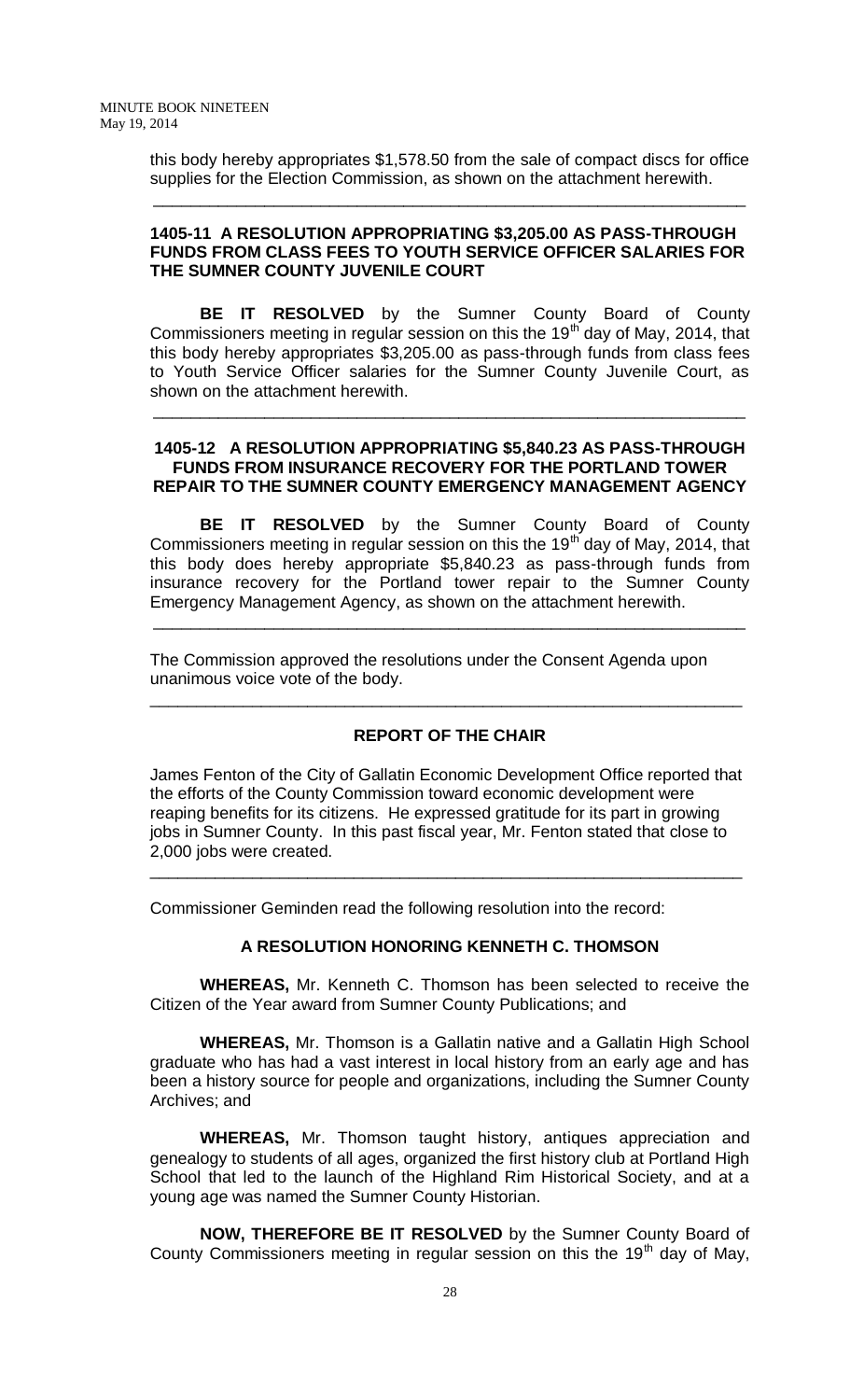2014, that this body does hereby recognize Mr. Kenneth C. Thomson for his dedication to preserve the legacy of Sumner County and its citizens; and

**BE IT FURTHER RESOLVED** that this resolution shall be spread on the minutes of this body and the Clerk is to furnish a copy of this resolution to Mr. Kenneth C. Thomson.

\_\_\_\_\_\_\_\_\_\_\_\_\_\_\_\_\_\_\_\_\_\_\_\_\_\_\_\_\_\_\_\_\_\_\_\_\_\_\_\_\_\_\_\_\_\_\_\_\_\_\_\_\_\_\_\_\_\_\_\_\_\_\_\_

Upon motion of Commissioner Geminden, seconded by Commissioner Moser, the Commission approved the resolution honoring Mr. Thomson upon voice vote of the body.

\_\_\_\_\_\_\_\_\_\_\_\_\_\_\_\_\_\_\_\_\_\_\_\_\_\_\_\_\_\_\_\_\_\_\_\_\_\_\_\_\_\_\_\_\_\_\_\_\_\_\_\_\_\_\_\_\_\_\_\_\_\_\_\_

County Executive Anthony Holt read the following resolution into the record:

# **A RESOLUTION HONORING WILLIAM MCREE**

**WHEREAS,** Mr. William McRee has served with Sumner County as Veterans' Service Officer for eight years with dedication, diligence and hard work; and

**WHEREAS,** Mr. McRee's compassionate understanding has been a tremendous help and comfort to many veterans and their dependents and, for this reason, he is highly appreciated and respected; and

**WHEREAS,** Mr. McRee has always worked eagerly and diligently to provide guidance and service and ensured that the veterans and their dependents received all of the benefits to which they were entitled.

**NOW, THEREFORE, BE IT RESOLVED** by the Sumner County Board of County Commissioners meeting in regular session on this the  $19<sup>st</sup>$  day of May 2014, that this body does hereby commend and congratulate William McRee and wish him a healthy and happy retirement; and

**BE IT FURTHER RESOLVED** that this resolution is to be spread on the minutes of this body and the Clerk is to furnish a copy of this resolution to Mr. William McRee.

\_\_\_\_\_\_\_\_\_\_\_\_\_\_\_\_\_\_\_\_\_\_\_\_\_\_\_\_\_\_\_\_\_\_\_\_\_\_\_\_\_\_\_\_\_\_\_\_\_\_\_\_\_\_\_\_\_\_\_\_\_\_\_\_

Upon motion of Commissioner Matthews, seconded by Commissioner Decker, the Commission approved the resolution honoring Mr. McRee upon voice vote of the body.

\_\_\_\_\_\_\_\_\_\_\_\_\_\_\_\_\_\_\_\_\_\_\_\_\_\_\_\_\_\_\_\_\_\_\_\_\_\_\_\_\_\_\_\_\_\_\_\_\_\_\_\_\_\_\_\_\_\_\_\_\_\_\_\_

Commissioner LeMarbre read the following resolution into the record:

# **A RESOLUTION HONORING MR. SCOTT WIETECHA**

**WHEREAS,** Mr. Scott Wietecha recently became the first repeat men's marathon champion in the fifteenth annual St. Jude Country Music Marathon beating 23,807 runners who finished the race; and

**WHEREAS,** Mr. Wietecha, a Physical Education teacher at H.B. Williams Elementary School in White House, ignored his hip injury and decided to run and credits his students for encouraging him to enter the race; and

**WHEREAS**, Mr. Wietecha, by his efforts, outstanding dedication, and hard work, has brought pride and honor to himself, to his school, and our County and State.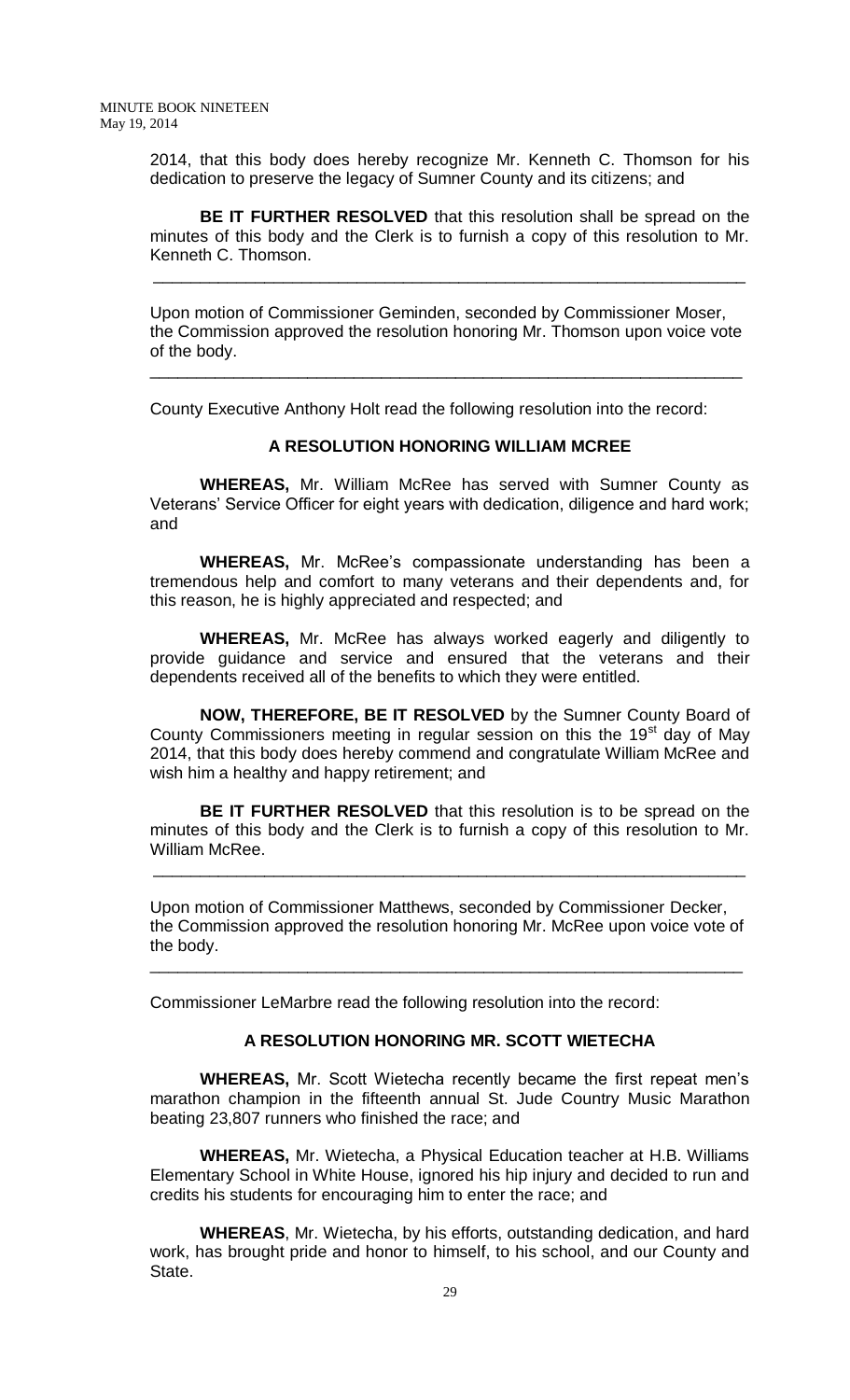**NOW, THEREFORE, BE IT RESOLVED** by the Sumner County Board of County Commissioners meeting in regular session on this the 19 $^{\text{h}}$  day of May, 2014, that this body does hereby recognize Mr. Scott Wietecha for his diligence and perseverance and wishes him much success in his future endeavors; and

**BE IT FURTHER RESOLVED** that this resolution shall be spread on the minutes of this body and the Clerk is to furnish a copy of this resolution to Mr. Scott Wietecha.

\_\_\_\_\_\_\_\_\_\_\_\_\_\_\_\_\_\_\_\_\_\_\_\_\_\_\_\_\_\_\_\_\_\_\_\_\_\_\_\_\_\_\_\_\_\_\_\_\_\_\_\_\_\_\_\_\_\_\_\_\_\_\_\_

Upon motion of Commissioner LeMarbre, seconded by Commissioner Goode, the Commission approved the resolution honoring Mr. Wietecha upon voice vote of the body.

\_\_\_\_\_\_\_\_\_\_\_\_\_\_\_\_\_\_\_\_\_\_\_\_\_\_\_\_\_\_\_\_\_\_\_\_\_\_\_\_\_\_\_\_\_\_\_\_\_\_\_\_\_\_\_\_\_\_\_\_\_\_\_\_

# **PUBLIC NOTICE**

There will be a public hearing at the Sumner County Commission meeting on May 19, 2014 at 7:00 p.m. (CST). This meeting will be held at the Sumner County Administration Building in the Commission Chambers, located at 355 N. Belvedere Drive, Gallatin, Tn.

This public hearing will be to discuss and possibly vote to amend the Sumner County Zoning Resolution by adding a new article (Article XVIII) by creating a new zoning district entitled "Mining and Quarrying Floating Zone" that is designed to function as a floating zone throughout the County.

A copy of this request is located in the Sumner County Construction and Development Department which is located in Room 202 of the Sumner County Administration Building, 355 N. Belvedere Drive, Gallatin, TN, 37066.

Anyone having an interest, desiring to comment, or ask questions concerning this request is invited to attend this meeting or call the Sumner County Construction and Development at (615)452-1467.

Chairman Hyde declared the public hearing open. With none desiring to comment, Chairman Hyde closed the public hearing.

Chairman Hyde recognized County Law Director Leah Dennen who explained the adoption of the zoning amendment would insure that any zoning changes regarding quarries would go before the full County Commission, instead of other governmental agencies such as the Zoning Board of Appeals.

\_\_\_\_\_\_\_\_\_\_\_\_\_\_\_\_\_\_\_\_\_\_\_\_\_\_\_\_\_\_\_\_\_\_\_\_\_\_\_\_\_\_\_\_\_\_\_\_\_\_\_\_\_\_\_\_\_\_\_\_\_\_\_\_

 Commissioner Geminden moved, seconded by Commissioner Harris, to approve the following resolution:

# **1405-01 A RESOLUTION APPROVING THE AMENDMENT TO THE SUMNER COUNTY ZONING RESOLUTION TO ADD ARTICLE XVIII BY CREATING A NEW ZONING DISTRICT ENTITLED "MINING AND QUARRYING FLOATING ZONE" THAT IS DESIGNED TO FUNCTION AS A FLOATING ZONING DISTRICT THROUGHOUT THE COUNTY**

**BE IT RESOLVED** by the Sumner County Board of County Commissioners meeting in regular session on this the 19<sup>th</sup> day of May, 2014, that this body hereby approves the amendment of the Sumner County Zoning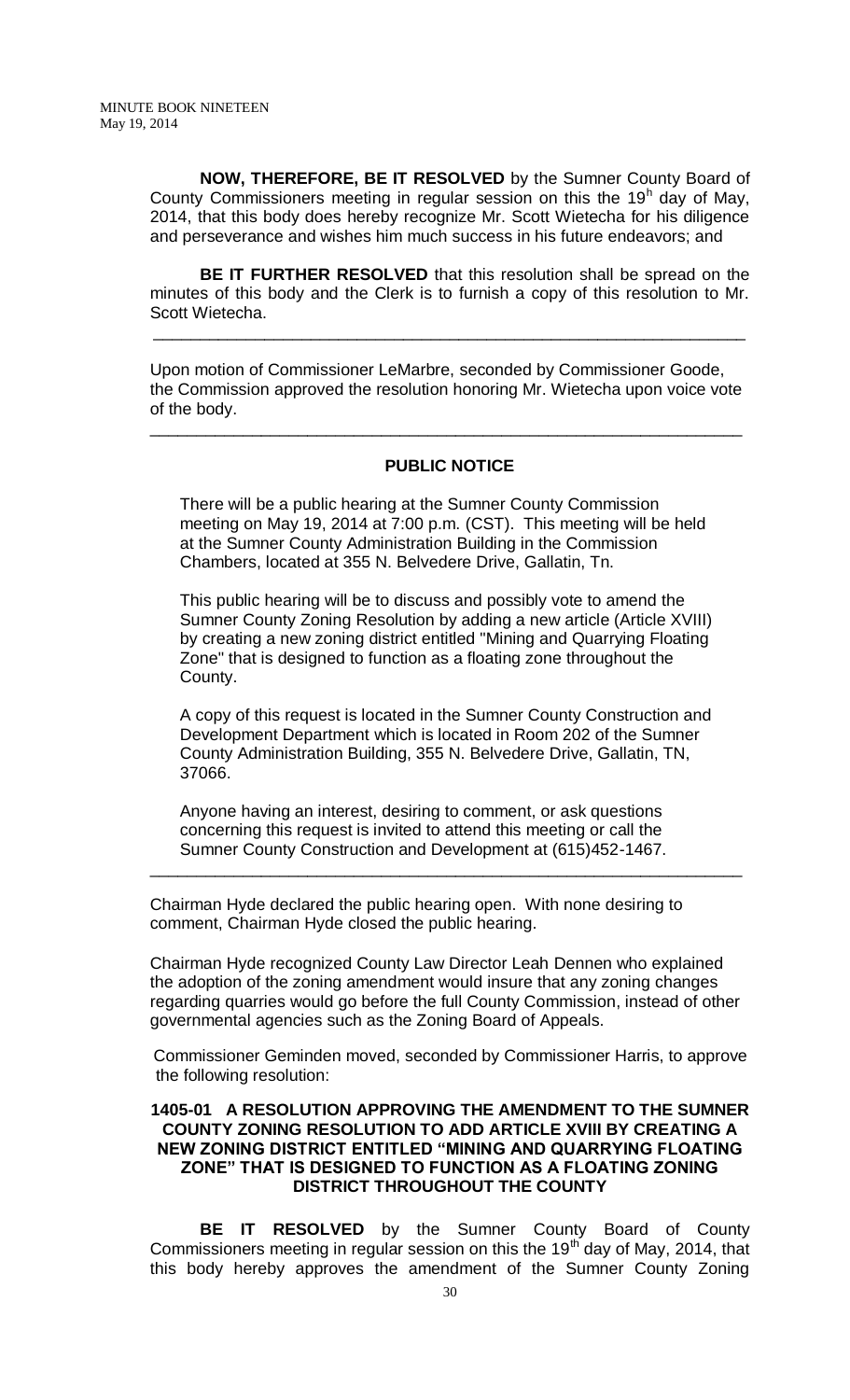Resolution to add article XVIII by creating a new zoning district entitled "Mining and Quarrying Floating Zone" that is designed to function as a floating zoning district throughout the County, as shown on the attachment herewith.

\_\_\_\_\_\_\_\_\_\_\_\_\_\_\_\_\_\_\_\_\_\_\_\_\_\_\_\_\_\_\_\_\_\_\_\_\_\_\_\_\_\_\_\_\_\_\_\_\_\_\_\_\_\_\_\_\_\_\_\_\_\_\_\_

The electronic vote was recorded in the following manner:

| Akins           | Y | Taylor         |       | Geminden     |          |
|-----------------|---|----------------|-------|--------------|----------|
| Utley           | A | Satterfield    | Y     | F. Freels    | Y        |
| <b>Matthews</b> | Y | <b>Harris</b>  | Y     | Ring         |          |
| <b>Brown</b>    | Y | Vaughn         | Y     | LeMarbre     | Y        |
| Moser           | Y | <b>Decker</b>  | Y     | Hyde         | Y        |
| Hughes          | Y | Kimbrough      | Y     | Goode        | Y        |
| Skidmore        | Y | P. Freels      | Y     | <b>Stone</b> | Y        |
| Guthrie         | Y | Pospisil       | Y     |              |          |
| 1405-01         |   | <b>Yes: 22</b> | No: 0 | Abs: 1       | 07:19 PM |

Chairman Hyde declared the resolution approved by the body.

# **REPORT FROM COUNTY OFFICIALS**

\_\_\_\_\_\_\_\_\_\_\_\_\_\_\_\_\_\_\_\_\_\_\_\_\_\_\_\_\_\_\_\_\_\_\_\_\_\_\_\_\_\_\_\_\_\_\_\_\_\_\_\_\_\_\_\_\_\_\_

County Officials filed the following reports: County Investments, County General Fund, County Debt Service Fund, County Highway Fund, County Capital Outlay Fund, School General Purpose Fund, School Federal Projects Fund, School Food Service Fund, Employee Health Insurance Trust Fund, Employee Dental Insurance Trust Fund, Casualty Insurance Trust Fund, County Trustee Funds, Special Reports: County Dental Insurance Claim Payments, County Health Insurance Claim Payments, County Property Tax Collections, County EMS Billing/Collections/Balances, County Sales Tax Collections, County Wheel Tax Collections, County Tax Rates/Property Values and County School Loan Program Rates. Approval of the filing of these records does not certify to the accuracy of the documents.

Chairman Hyde introduced the following resolution:

# **1305-NOT A RESOLUTION TO APPROVE AND ACCEPT APPLICATIONS FOR NOTARIES PUBLIC POSITIONS AND PERSONAL SURETY GUARANTORS**

 **WHEREAS,** according to the law of the State of Tennessee, an individual must apply for the office of notary public in the county of residence, or of their principal place of business; and

 **WHEREAS**, state statute requires personal sureties making bonds for Notaries publics to be approved by the Sumner County Commission; and

 **WHEREAS,** said applicant must be approved by the County Commission assembled; and

 **WHEREAS,** Bill Kemp, Sumner County Clerk, has certified according to the records of his office that the persons named on the attached listing labeled "SUMNER COUNTY NOTARY PUBLIC APPLICATIONS and SURETY GUARANTORS" have duly applied for the positions so sought; and

 **BE IT FURTHER RESOLVED THAT THIS TAKE EFFECT FROM AND AFTER PASSAGE.**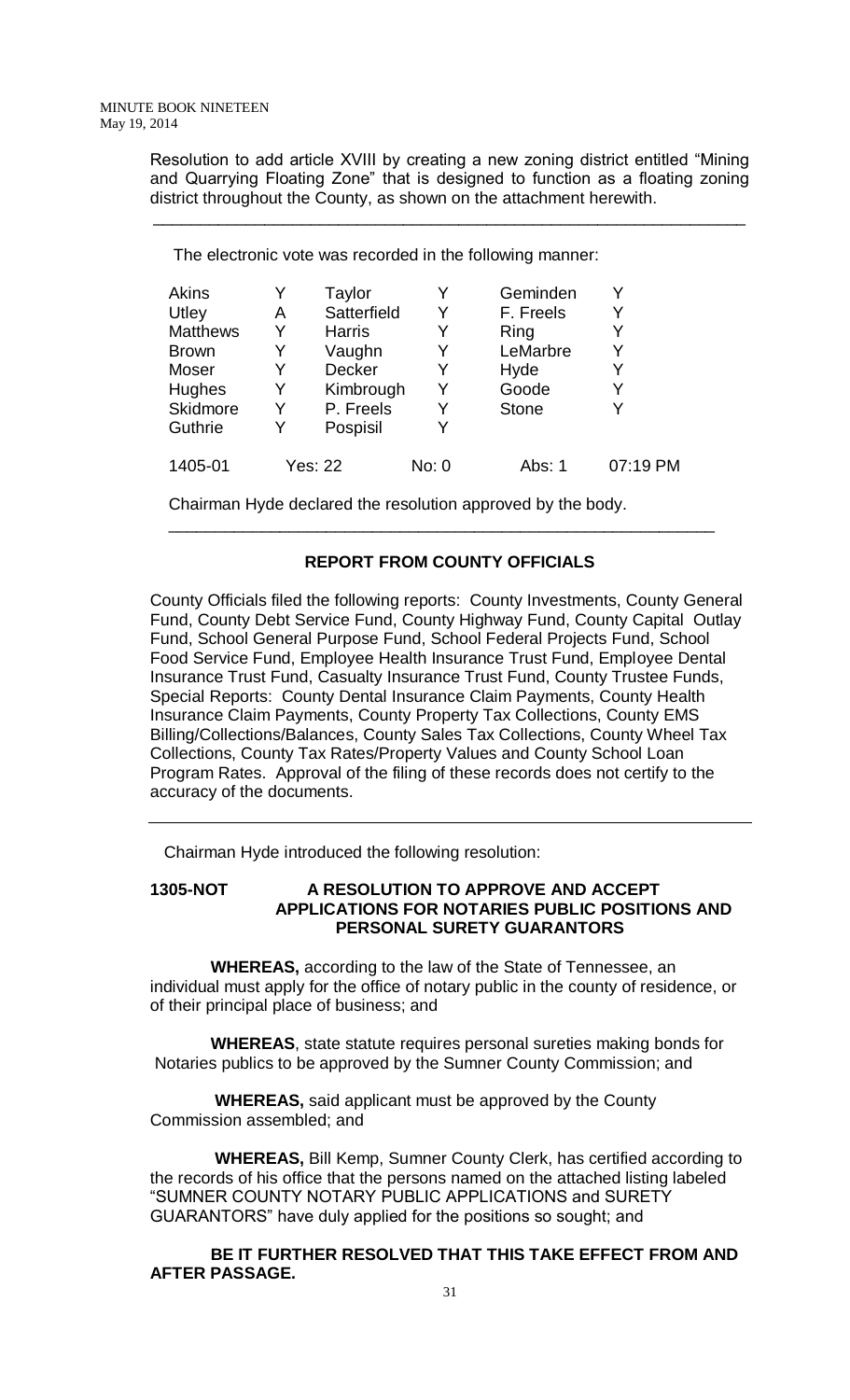# NOTARIES PUBLIC TO BE ELECTED

 **–––––––––––––––––––––––––––––––––––––––––––––––––––––––––** 

DAVID A ALLEN MADALENA E HUTCHESON C BRENNEMAN TAMMY L KINGSBURY TAMMY LYNN BRYANT MELISSA KRASNOW LISA C CARTER TYLER LAWRENCE CHARLENE CARTER KIMBERLY M LEMMONS BRYAN CAVENDER JUDY J LEWIS KENYA J DREHER MICHELE LOVELL B DIANNE GAINES EDWARD D LUSTER JR KATHRYN E GORE CAITLYN MOORE AMANDA GRAVES THERESA MOSS KAY GREGORY DAVID BATE PARSONS CHARLOTTE C GRIBBINS DONNA PAYNE DAVID P HAYES KIMBERLY J ULDRICH VICKI L HOLT LAURA VICK WANDA JOYCE HUDSON

RICHARD D GREEN MELINDA MARGARET NICHOLS

Upon motion of Commissioner Pospisil, seconded by Commissioner Ring, voting was recorded in the following manner:

| Akins           |   | Taylor        |       | Geminden     |        |       |
|-----------------|---|---------------|-------|--------------|--------|-------|
| Utley           | Y | Satterfield   | Y     | F. Freels    | Y      |       |
| <b>Matthews</b> | Y | <b>Harris</b> | Y     | Ring         | Y      |       |
| <b>Brown</b>    | Y | Vaughn        | Y     | LeMarbre     |        |       |
| Moser           | Y | <b>Decker</b> | Y     | Hyde         |        |       |
| <b>Hughes</b>   | Y | Kimbrough     | Y     | Goode        | Y      |       |
| Skidmore        | Y | P. Freels     | Y     | <b>Stone</b> |        |       |
| Guthrie         | Y | Pospisil      |       |              |        |       |
|                 |   |               |       |              |        |       |
| 1405-NOTARY     |   | Yes: 23       | No: 0 |              | Abs: 0 | 07:19 |

 Chairman Hyde declared the election of Notaries Public by the body. \_\_\_\_\_\_\_\_\_\_\_\_\_\_\_\_\_\_\_\_\_\_\_\_\_\_\_\_\_\_\_\_\_\_\_\_\_\_\_\_\_\_\_\_\_\_\_\_\_\_\_\_\_\_\_\_\_\_\_\_\_\_\_\_

# **COMMITTEE ON COMMITTEES**

Commissioner Taylor brought forth the following re-appointments for consideration: Solid Waste Board terms of J. Bruce Rainey and Fred Qualls.

Upon motion of Commissioner Taylor, seconded by Commissioner Satterfield, the Commission voted to approve the re-appointments of Mr. Rainey and Mr. Qualls to the Solid Waste Board.

Commissioner Taylor noted a Tourism Board appointment for next month.

# **HIGHWAY COMMISSION**

\_\_\_\_\_\_\_\_\_\_\_\_\_\_\_\_\_\_\_\_\_\_\_\_\_\_\_\_\_\_\_\_\_\_\_\_\_\_\_\_\_\_\_\_\_\_\_\_\_\_\_\_\_\_\_\_\_\_\_\_\_\_\_\_

There was no report from the Highway Commission.

# **EDUCATION COMMITTEE**

**\_\_\_\_\_\_\_\_\_\_\_\_\_\_\_\_\_\_\_\_\_\_\_\_\_\_\_\_\_\_\_\_\_\_\_\_\_\_\_\_\_\_\_\_\_\_\_\_\_\_\_\_\_\_\_\_\_\_\_\_\_\_\_\_\_**

There was no report from the Education Committee.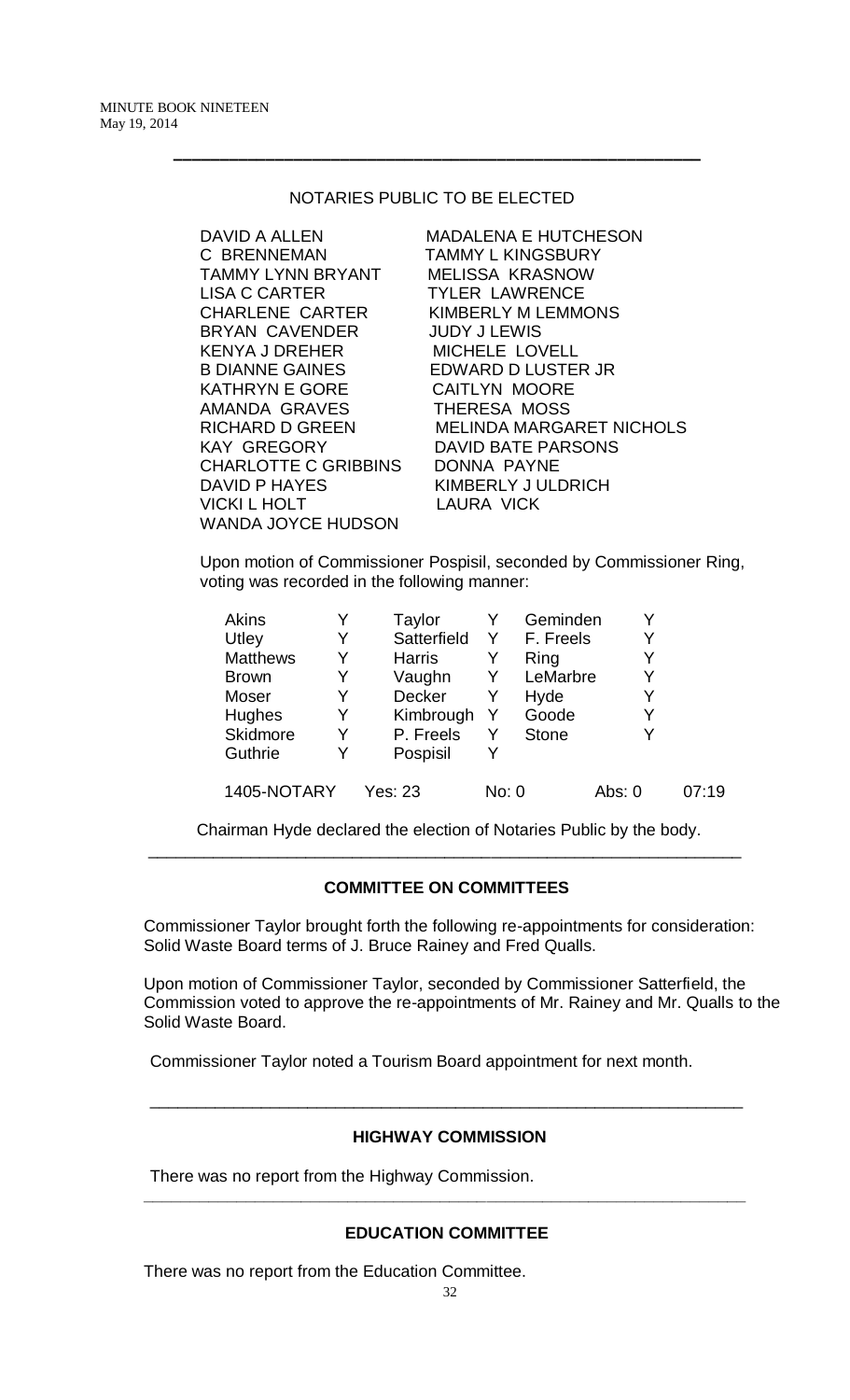# **GENERAL OPERATIONS COMMITTEE**

**\_\_\_\_\_\_\_\_\_\_\_\_\_\_\_\_\_\_\_\_\_\_\_\_\_\_\_\_\_\_\_\_\_\_\_\_\_\_\_\_\_\_\_\_\_\_\_\_\_\_\_\_\_\_\_\_\_\_\_\_\_\_\_\_\_**

There was no report from the General Operations Committee.

# **EMERGENCY SERVICES COMMITTEE**

**\_\_\_\_\_\_\_\_\_\_\_\_\_\_\_\_\_\_\_\_\_\_\_\_\_\_\_\_\_\_\_\_\_\_\_\_\_\_\_\_\_\_\_\_\_\_\_\_\_\_\_\_\_\_\_\_\_\_\_\_\_\_\_\_**

There was no report from the Emergency Services Committee.

# **PUBLIC SERVICES COMMITTEE**

**\_\_\_\_\_\_\_\_\_\_\_\_\_\_\_\_\_\_\_\_\_\_\_\_\_\_\_\_\_\_\_\_\_\_\_\_\_\_\_\_\_\_\_\_\_\_\_\_\_\_\_\_\_\_\_\_\_\_\_\_\_\_\_\_\_**

There was no report from the Public Services Committee.

### **LEGISLATIVE COMMITTEE**

**\_\_\_\_\_\_\_\_\_\_\_\_\_\_\_\_\_\_\_\_\_\_\_\_\_\_\_\_\_\_\_\_\_\_\_\_\_\_\_\_\_\_\_\_\_\_\_\_\_\_\_\_\_\_\_\_\_\_\_\_\_\_\_\_\_**

There was no report from the Legislative Committee.

# **RULES AND PROCEDURES**

**\_\_\_\_\_\_\_\_\_\_\_\_\_\_\_\_\_\_\_\_\_\_\_\_\_\_\_\_\_\_\_\_\_\_\_\_\_\_\_\_\_\_\_\_\_\_\_\_\_\_\_\_\_\_\_\_\_\_\_\_\_\_\_\_\_**

There was no report from the Rules and Procedures Committee.

### **FINANCIAL MANAGEMENT COMMITTEE**

**\_\_\_\_\_\_\_\_\_\_\_\_\_\_\_\_\_\_\_\_\_\_\_\_\_\_\_\_\_\_\_\_\_\_\_\_\_\_\_\_\_\_\_\_\_\_\_\_\_\_\_\_\_\_\_\_\_\_\_\_\_\_\_\_\_**

There was no report from the Financial Management Committee.

#### **BUDGET COMMITTEE**

Commissioner Stone introduced the following resolution and moved for approval. Commissioner Frank Freels seconded the motion.

# **1405-02 A RESOLUTION REQUESTING SUPPORT FOR THE ACTIVE TRANSPORTATION GRANT APPLICIATION FOR THE STATION CAMP GREENWAY PHASE 3B**

**BE IT RESOLVED** by the Sumner County Board of County Commissioners meeting in regular session on this the 19<sup>th</sup> day of May, 2014, that this body hereby requests support for the Active Transportation Grant application for the Station Camp Greenway Phase 3B, as shown on the attachment herewith.

Chairman Hyde recognized County Executive Holt who explained the greenway project will be completed with this final expenditure. He said it is a worthy project that will serve many citizens.

\_\_\_\_\_\_\_\_\_\_\_\_\_\_\_\_\_\_\_\_\_\_\_\_\_\_\_\_\_\_\_\_\_\_\_\_\_\_\_\_\_\_\_\_\_\_\_\_\_\_\_\_\_\_\_\_\_\_\_\_\_\_\_\_

The electronic vote was recorded in the following manner:

| Akins           | Taylor        | Α | Geminden  |  |
|-----------------|---------------|---|-----------|--|
| Utley           | Satterfield   | N | F. Freels |  |
| <b>Matthews</b> | <b>Harris</b> |   | Ring      |  |
| <b>Brown</b>    | Vaughn        |   | LeMarbre  |  |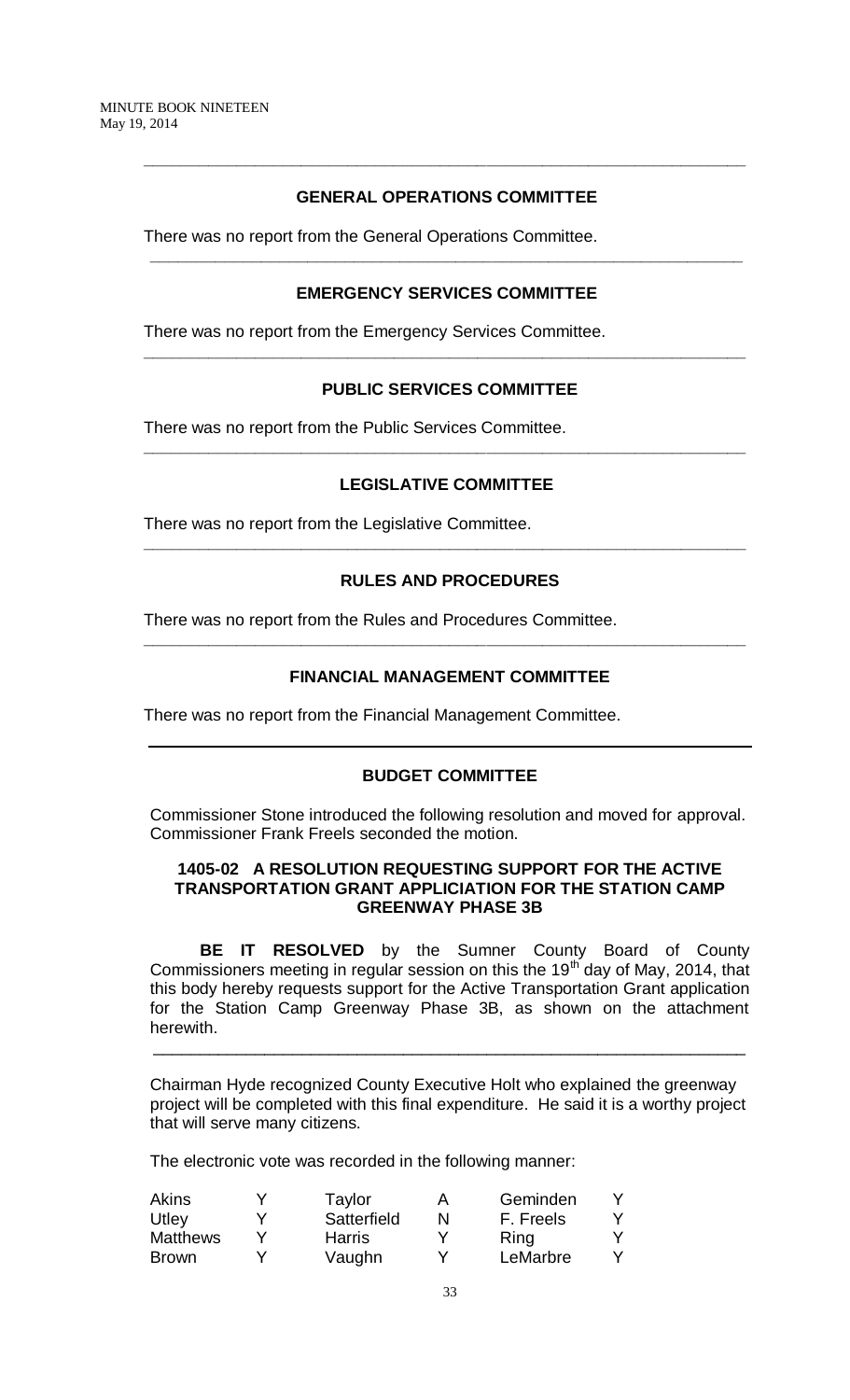MINUTE BOOK NINETEEN May 19, 2014

| Moser<br><b>Hughes</b><br><b>Skidmore</b><br><b>Guthrie</b> | N       | <b>Decker</b><br>Kimbrough<br>P. Freels<br>Pospisil | N     | Hyde<br>Goode<br><b>Stone</b> |          |
|-------------------------------------------------------------|---------|-----------------------------------------------------|-------|-------------------------------|----------|
| 1405-02                                                     | Yes: 17 |                                                     | No: 3 | Abs: $3$                      | 07:26 PM |

Chairman Hyde declared the resolution approved by the body on the first and final reading.

\_\_\_\_\_\_\_\_\_\_\_\_\_\_\_\_\_\_\_\_\_\_\_\_\_\_\_\_\_\_\_\_\_\_\_\_\_\_\_\_\_\_\_\_\_\_\_\_\_\_\_\_\_\_\_\_\_\_\_

Commissioner Stone introduced the following resolution and moved for approval. Commissioner Vaughn seconded the motion.

### **1405-03 A RESOLUTION APPROPRIATING \$27,290.00 AS PASS-THROUGH FUNDS FROM THE STATE FOR IMPROVEMENTS TO THE SUMNER COUNTY HEALTH DEPARTMENT**

**BE IT RESOLVED** by the Sumner County Board of County Commissioners meeting in regular session on this the 19<sup>th</sup> day of May, 2014, that this body hereby appropriates \$27,290.00 as pass-through funds from the State for improvements to the Sumner County Health Department, as shown on the attachment herewith.

\_\_\_\_\_\_\_\_\_\_\_\_\_\_\_\_\_\_\_\_\_\_\_\_\_\_\_\_\_\_\_\_\_\_\_\_\_\_\_\_\_\_\_\_\_\_\_\_\_\_\_\_\_\_\_\_\_\_\_\_\_\_\_\_

The electronic vote was recorded in the following manner:

| Akins           | Y       | Taylor        |       | Geminden     |          |
|-----------------|---------|---------------|-------|--------------|----------|
| Utley           | Y       | Satterfield   | Y     | F. Freels    | Y        |
| <b>Matthews</b> | Y       | <b>Harris</b> | Y     | Ring         | Y        |
| <b>Brown</b>    | Y       | Vaughn        | Y     | LeMarbre     | Y        |
| Moser           | Y       | Decker        | Y     | Hyde         | Y        |
| Hughes          | Y       | Kimbrough     | Y     | Goode        | Y        |
| Skidmore        | Y       | P. Freels     | Y     | <b>Stone</b> | Y        |
| Guthrie         | Y       | Pospisil      |       |              |          |
| 1405-03         | Yes: 23 |               | No: 0 | Abs: 0       | 07:27 PM |

Chairman Hyde declared the resolution approved by the body on the first and final reading.

\_\_\_\_\_\_\_\_\_\_\_\_\_\_\_\_\_\_\_\_\_\_\_\_\_\_\_\_\_\_\_\_\_\_\_\_\_\_\_\_\_\_\_\_\_\_\_\_\_\_\_\_\_\_\_\_\_\_\_

Commissioner Stone introduced the following resolution and moved for approval. Commissioner Vaughn seconded the motion.

#### **1405-04 A RESOLUTION APPROPRIATING \$28,632.78 AS PASS-THROUGH FUNDS FOR REIMBURSEMENT FOR STATE INMATE MEDICAL BILLS FOR THE SHERIFF'S OFFICE**

**BE IT RESOLVED** by the Sumner County Board of County Commissioners meeting in regular session on this the 19<sup>th</sup> day of May, 2014, that this body does hereby appropriate \$28,632.78 as pass-through funds for reimbursement for state inmate medical bills for the Sheriff's Office, as shown on the attachment herewith. \_\_\_\_\_\_\_\_\_\_\_\_\_\_\_\_\_\_\_\_\_\_\_\_\_\_\_\_\_\_\_\_\_\_\_\_\_\_\_\_\_\_\_\_\_\_\_\_\_\_\_\_\_\_\_\_\_\_\_\_\_\_\_\_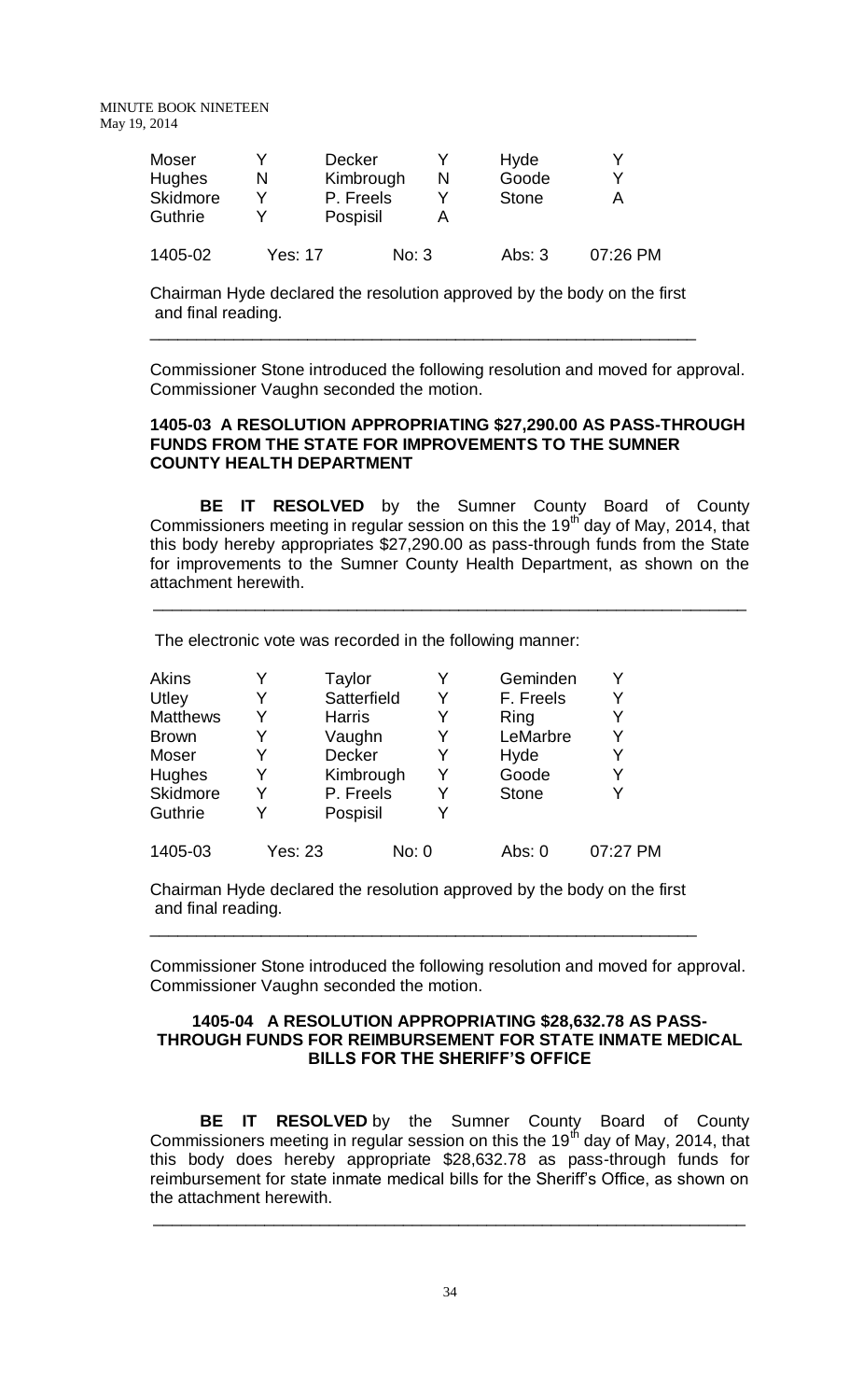The electronic vote was recorded in the following manner:

| Akins           |                | Taylor        | Y     | Geminden     | Y        |
|-----------------|----------------|---------------|-------|--------------|----------|
| Utley           | Y              | Satterfield   | Y     | F. Freels    | Y        |
| <b>Matthews</b> | Y              | <b>Harris</b> | Y     | Ring         | Y        |
| <b>Brown</b>    |                | Vaughn        | Y     | LeMarbre     | Y        |
| Moser           | Y              | Decker        | Y     | Hyde         | Y        |
| Hughes          | Y              | Kimbrough     | Y     | Goode        | Y        |
| <b>Skidmore</b> | Y              | P. Freels     | Y     | <b>Stone</b> | Y        |
| <b>Guthrie</b>  |                | Pospisil      | Y     |              |          |
| 1405-04         | <b>Yes: 23</b> |               | No: 0 | Abs: 0       | 07:27 PM |

Chairman Hyde declared the resolution approved by the body on the first and final reading.

\_\_\_\_\_\_\_\_\_\_\_\_\_\_\_\_\_\_\_\_\_\_\_\_\_\_\_\_\_\_\_\_\_\_\_\_\_\_\_\_\_\_\_\_\_\_\_\_\_\_\_\_\_\_\_\_\_\_\_

Commissioner Stone introduced the following resolution and moved for approval. Commissioner Vaughn seconded the motion.

#### **1405-05 A RESOLUTION APPROPRIATING \$220,000.00 TO INCREASE PRISONER BOARDING REVENUE FOR PAYMENT OF COUNTY INMATE MEDICAL BILLS**

**BE IT RESOLVED** by the Sumner County Board of County Commissioners meeting in regular session on this the 19<sup>th</sup> day of May, 2014, that this body does hereby appropriate \$220,000.00 to increase funds to prisoner boarding revenue for payment of county inmate medical bills, as shown on the attachment herewith.

\_\_\_\_\_\_\_\_\_\_\_\_\_\_\_\_\_\_\_\_\_\_\_\_\_\_\_\_\_\_\_\_\_\_\_\_\_\_\_\_\_\_\_\_\_\_\_\_\_\_\_\_\_\_\_\_\_\_\_\_\_\_\_\_

The electronic vote was recorded in the following manner:

| Akins           |                | Taylor        |       | Geminden     |          |
|-----------------|----------------|---------------|-------|--------------|----------|
| Utley           | Y              | Satterfield   | Y     | F. Freels    | Y        |
| <b>Matthews</b> | Y              | <b>Harris</b> | Y     | Ring         | Y        |
| <b>Brown</b>    | Y              | Vaughn        | Y     | LeMarbre     | Y        |
| Moser           | Y              | Decker        | Y     | Hyde         | Y        |
| <b>Hughes</b>   | Y              | Kimbrough     | Y     | Goode        | Y        |
| Skidmore        | Y              | P. Freels     | Y     | <b>Stone</b> | V        |
| Guthrie         | Y              | Pospisil      | Y     |              |          |
| 1405-05         | <b>Yes: 23</b> |               | No: 0 | Abs: 0       | 07:28 PM |

Chairman Hyde declared the resolution approved by the body on the first and final reading.

\_\_\_\_\_\_\_\_\_\_\_\_\_\_\_\_\_\_\_\_\_\_\_\_\_\_\_\_\_\_\_\_\_\_\_\_\_\_\_\_\_\_\_\_\_\_\_\_\_\_\_\_\_\_\_\_\_\_\_

Commissioner Stone introduced the following resolution and moved for approval. Commissioner Frank Freels seconded the motion.

# **1405-06 A RESOLUTION APPROPRIATING \$440,300.00 TO SUMNER COUNTY BOARD OF EDUCATION FOR ARCHITECTURAL FEES FROM 2013 BOND FUNDS**

**BE IT RESOLVED** by the Sumner County Board of County Commissioners meeting in regular session on this the 19<sup>th</sup> day of May, 2014, that